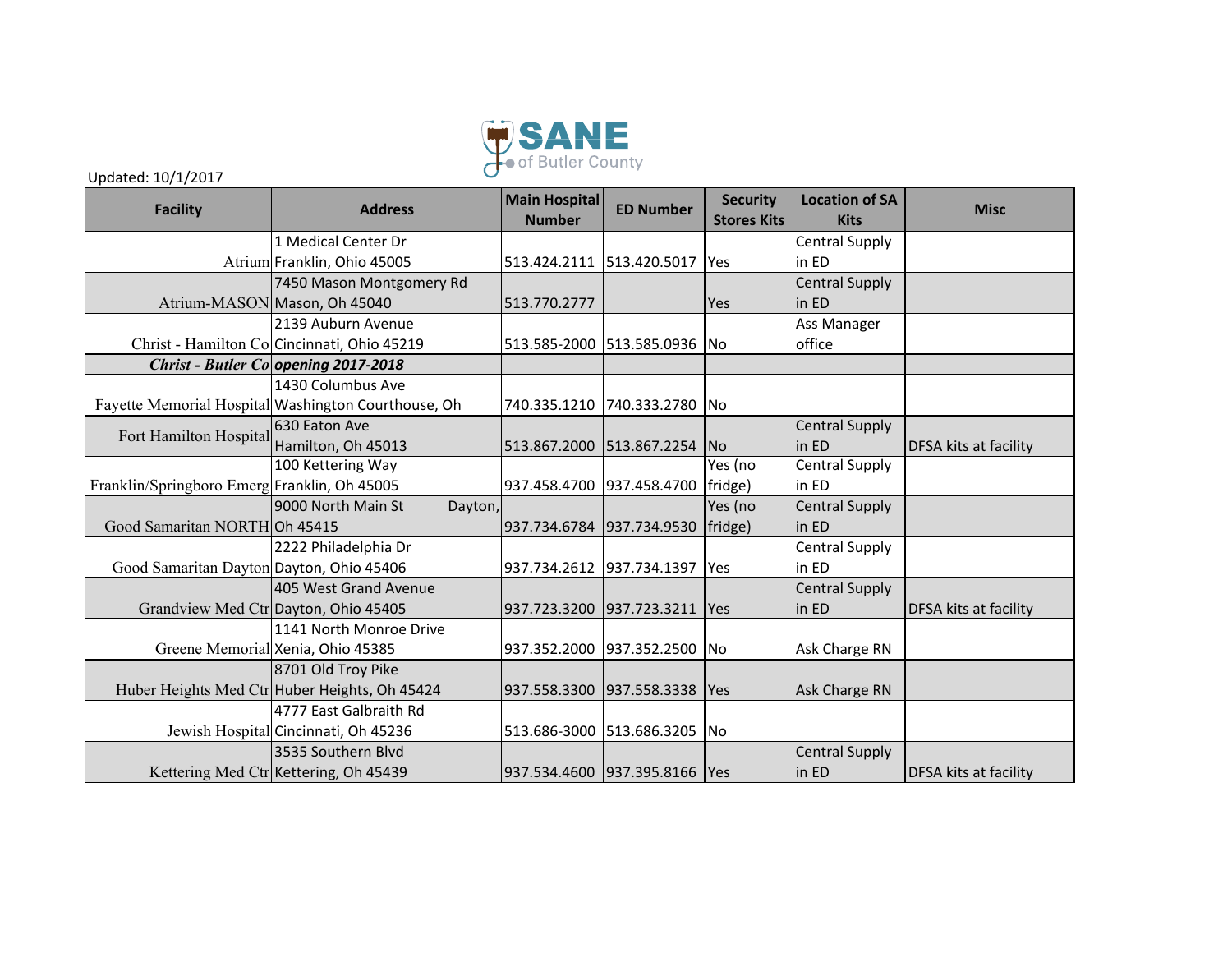|                                                 |                                          |                           |                              |             | Central Supply        |                              |
|-------------------------------------------------|------------------------------------------|---------------------------|------------------------------|-------------|-----------------------|------------------------------|
|                                                 | 110 North Poplar St                      |                           |                              |             | in ED and SANE        |                              |
|                                                 | McCullough Hyde Oxford, Oh 45056         |                           | 513.523.2111 513.524.5353    | No          | Room                  |                              |
|                                                 | 7500 State Road                          |                           |                              |             |                       |                              |
|                                                 | Mercy ANDERSON Cincinnati, Oh 45255      | 513.624.4500 513.624.4083 |                              | <b>INo</b>  | Ask Charge RN         |                              |
|                                                 | 3000 Hospital Drive                      |                           |                              |             |                       |                              |
| Mercy CLERMONT Batavia, Oh 45103                |                                          | 513.732.8200              | 513.732.8215                 | No          | Ask Charge RN         |                              |
| Mercy FAIRFIELD                                 | 3000 Mack Road                           |                           |                              |             | Rm 15 and at          |                              |
|                                                 | Fairfield, Oh 45014                      | 513.870-7000 513.603.8128 |                              | No          | Nurse Station         |                              |
|                                                 | 10450 New Haven Rd                       |                           |                              |             |                       |                              |
| Mercy HARRISON                                  | Harrison, Oh 45030                       | 513.367.2222              |                              | No          | Ask Charge RN         |                              |
|                                                 | 154 Health Partners Circle               |                           |                              |             |                       |                              |
|                                                 | Mercy MT ORAB Mt. Orab, Oh 45154         | 937.444.4000 513.981.4702 |                              | <b>INo</b>  | Ask Charge RN         |                              |
|                                                 | 3131 Queen City Blvd                     |                           |                              |             |                       |                              |
|                                                 | Mercy QUEEN CITY Cincinnati, Oh 45238    |                           | 513.389-5222 513.215.9290 No |             | Ask Charge RN         |                              |
|                                                 | 4101Edwards Road                         |                           |                              |             |                       |                              |
| Mercy ROOKWOOD Norwood, Oh 45209                |                                          |                           | 513.979.2999 513.979.2962    | <b>INo</b>  | Ask Charge RN         |                              |
|                                                 | 3300 Mercy Health Blvd                   |                           |                              |             |                       |                              |
|                                                 | Mercy WEST Cincinnati, Oh 45211          |                           | 513.215.1222 513.215.1010    | lNo         | Ask Charge RN         |                              |
|                                                 | 1 Wyoming Street                         |                           |                              |             | <b>Central Supply</b> |                              |
| Miami Valley Hospital Dayton, Oh 45409          |                                          | 937.208.2444 937.208.3876 |                              | Yes         | in ED                 | <b>DFSA kits at facility</b> |
|                                                 | Miami Vally 4940 Cottonville Road        |                           |                              |             |                       |                              |
|                                                 | JAMESTOWN Jamestown, Oh 45335            | 937.374.5280              |                              | Yes         | Ask Charge RN         |                              |
|                                                 | 2400 Miami Valley Drive                  |                           |                              |             | <b>Central Supply</b> |                              |
|                                                 | Miami Valley SOUTH Centerville, Oh 45459 | 937.438.2401              | 937.438.2401                 | Yes         | in ED                 |                              |
| <b>Middletown Medical Ctr opening 2017-2018</b> |                                          |                           |                              |             |                       |                              |
|                                                 | 450-B Washington-Jackson Rd              |                           |                              |             | <b>Central Supply</b> |                              |
| Preble Co Med Ctr Eaton, Oh 45320               |                                          | 937.456.8300              | 937.456.8376                 | <b>INo</b>  | in ED                 |                              |
|                                                 | 3535 Pentagon Blvd                       |                           |                              |             | <b>Central Supply</b> |                              |
|                                                 | Soin Med Ctr Beavercreek, Oh 45431       | 937.702.4000 937.702.4500 |                              | <b>Yes</b>  | in ED                 | DFSA kits at facility        |
|                                                 | 1997 Miamisburg-Centerville Rd           |                           |                              |             | <b>Central Supply</b> |                              |
|                                                 | Southview Med Ctr Centerville, Oh 45459  | 937.401-6000 937.401.6228 |                              | <b>IYes</b> | in ED                 |                              |
|                                                 | 4000 Miamisburg-Centerville Rd           |                           |                              |             | Central Supply        |                              |
|                                                 | Sycamore Med Ctr Miamisburg, Oh 45432    | 937.866.0551              | 937.384.8787                 | Yes         | in ED                 | DFSA kits at facility        |
| Troy Medical Center opening 2017-2018           |                                          |                           |                              |             |                       |                              |